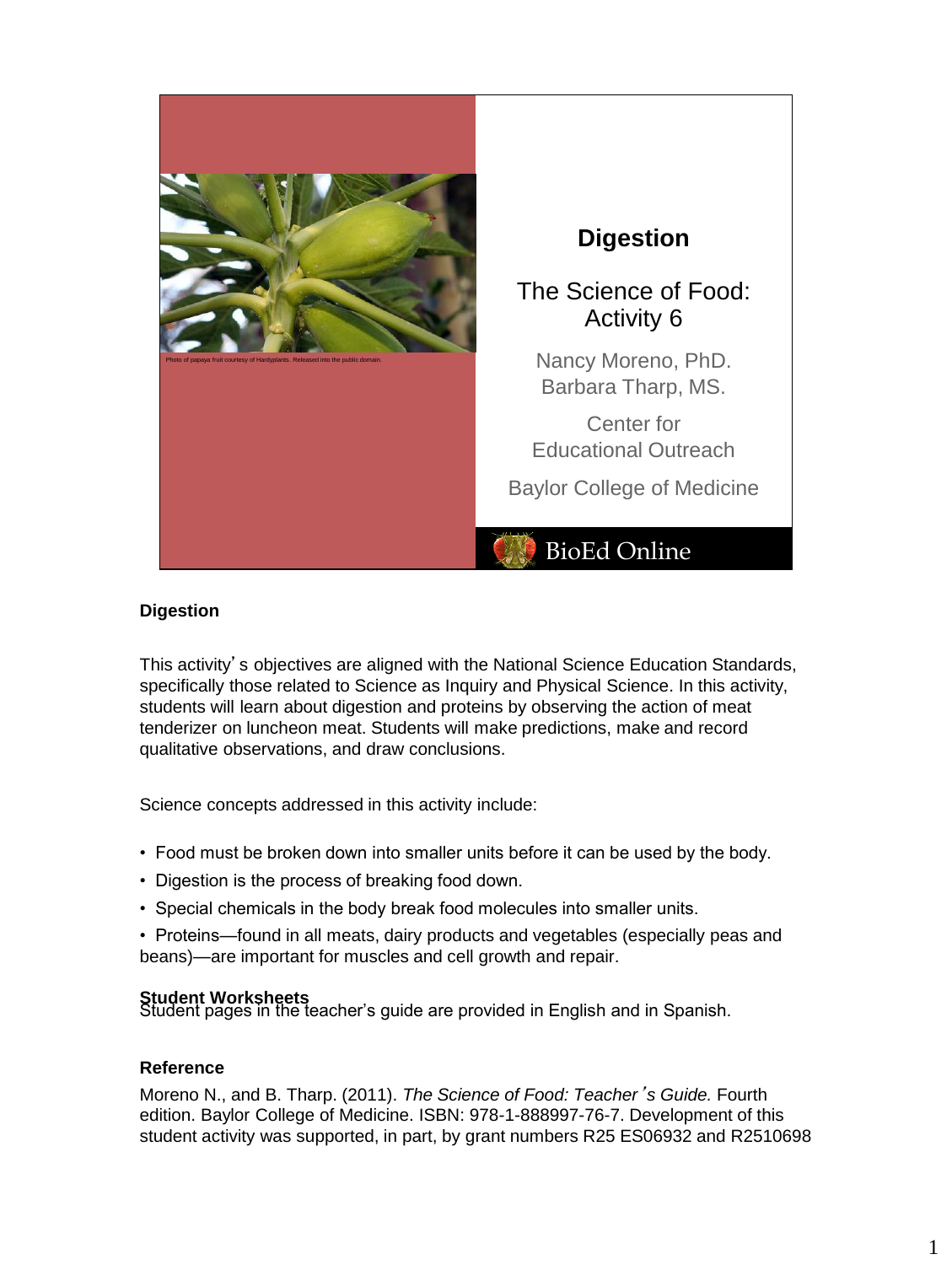from the National Institute of Environmental Health Sciences of the National Institutes of Health to Baylor College of Medicine.

## **Image Reference**

Photo courtesy of Hardyplants. Released into the public domain. http://commons.wikimedia.org/wiki/File:Fruit\_of\_papaya.jpg

## **Key Words**

food, foods, nutrition, digest, digestion, digestive system, mouth, teeth, chew, saliva, stomach, small intestine, large intestine, bacteria, liver, pancreas, chemical, enzyme, molecule, nutrient, absorb, amino acid, meat tenderizer,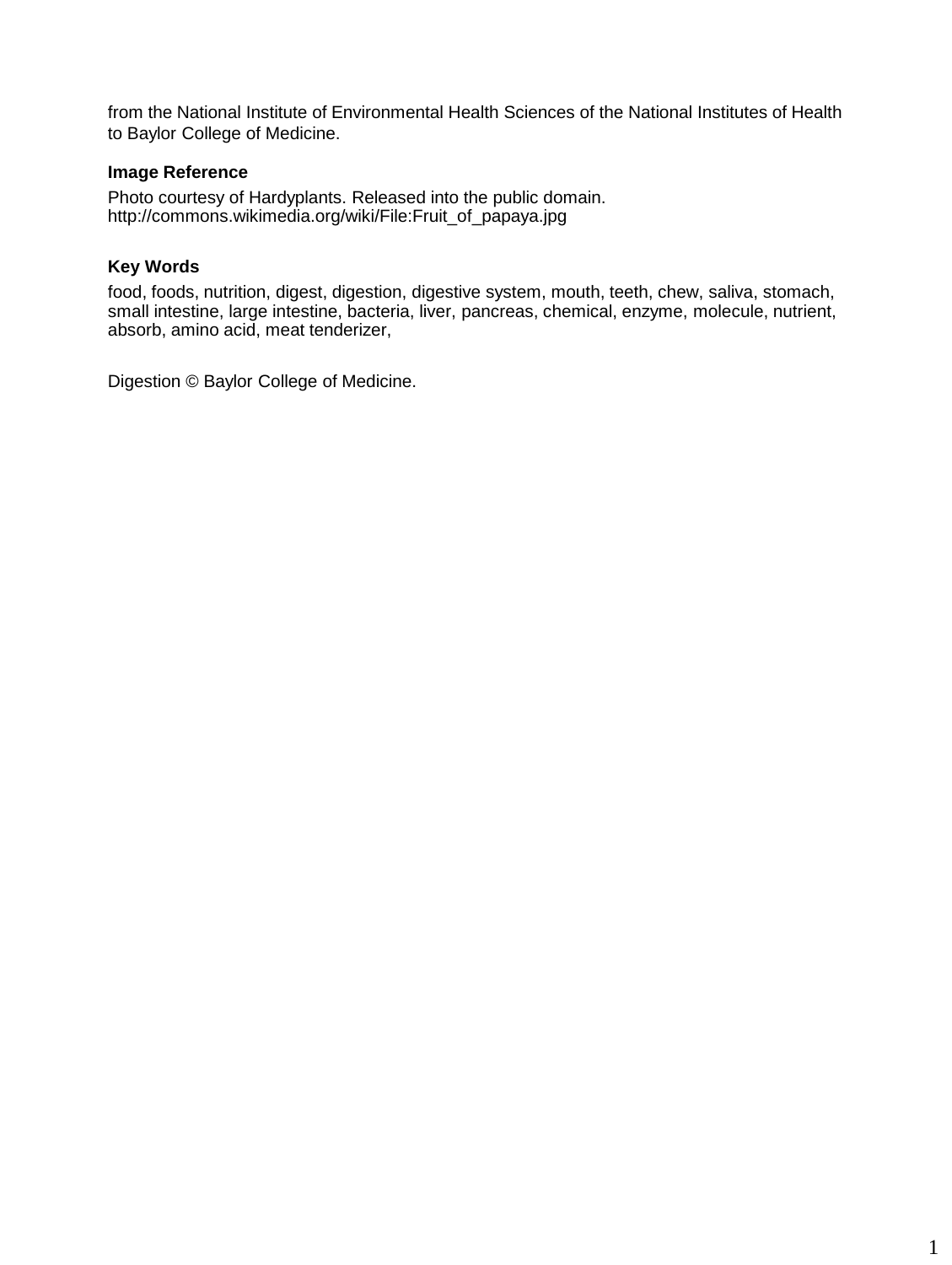

#### **Materials**

Have students work in groups 4 to conduct this activity.

### **Per Group of Students**

- 2 clear, re-sealable plastic bags, sandwich size
- 1/2 slice of turkey luncheon meat
- 1/2 tsp of meat tenderizer or papaya enzymes (available at health food stores)
- Plastic, serrated knife

#### **Setup**

Before beginning the activity, you will need to obtain meat tenderizer (located in the spice section at the grocery store). You also will need a piece of sliced turkey luncheon meat for each group.

#### **Reference**

Moreno N., and B. Tharp. (2011). *The Science of Food: Teacher*'*s Guide.* Fourth edition. Baylor College of Medicine. ISBN: 978-1-888997-76-7. Development of this student activity was supported, in part, by grant numbers R25 ES06932 and R2510698 from the National Institute of Environmental Health Sciences of the National Institutes of Health to Baylor College of Medicine.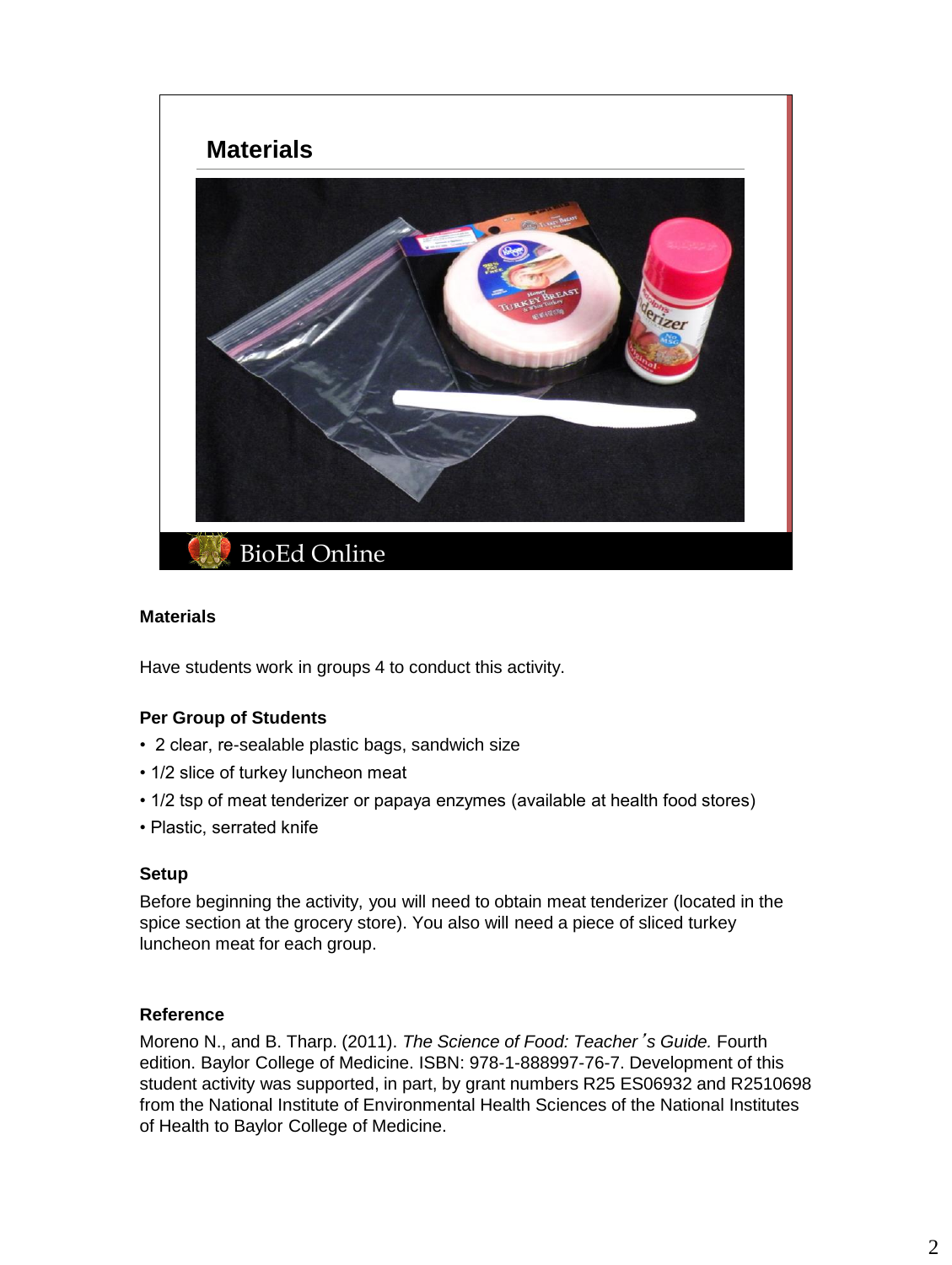# **Image Reference**

Photo by JP Denk © Baylor College of Medicine.

# **Key Words**

materials list, materials needed,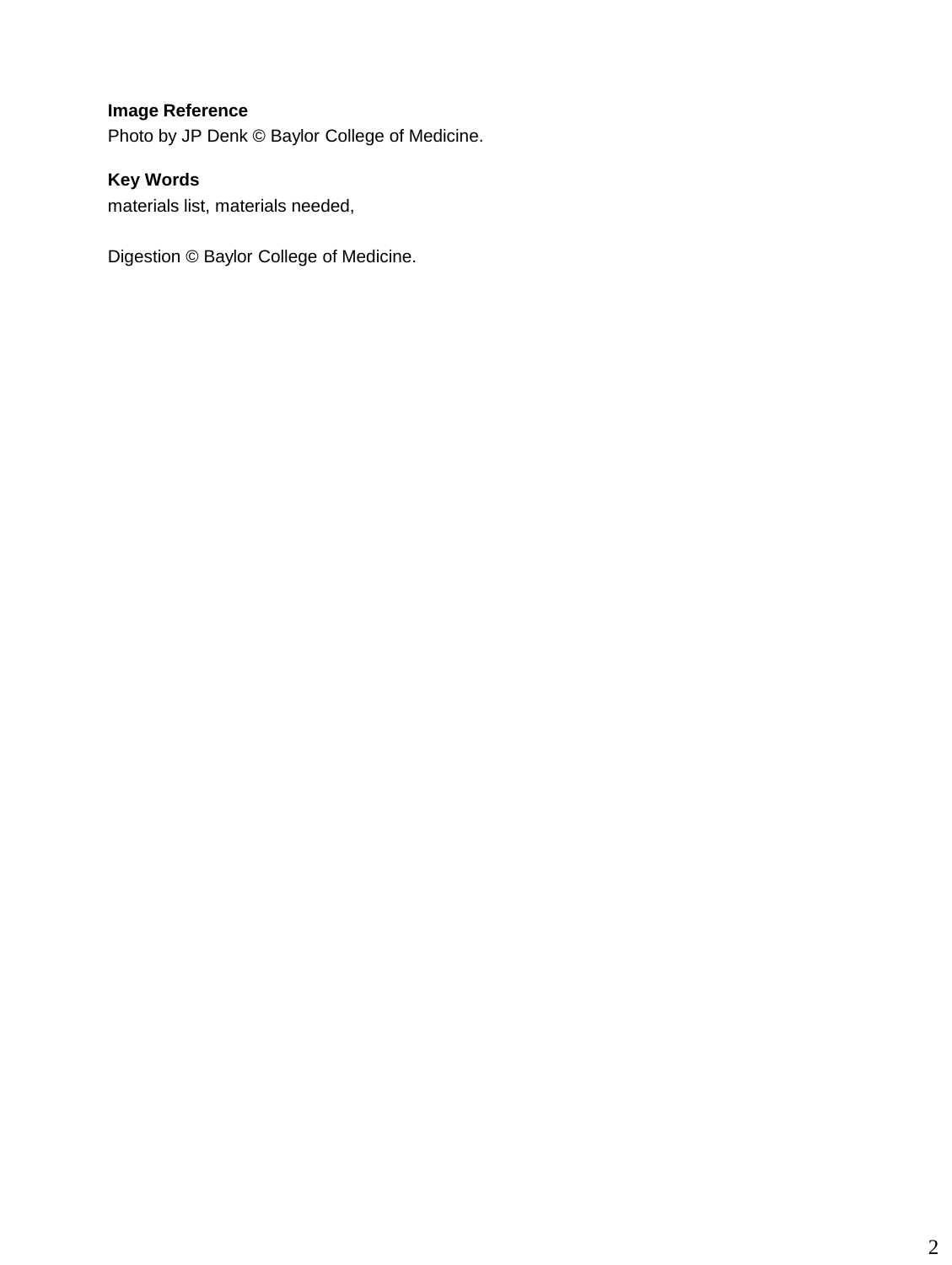

#### **Science Safety Considerations**

Students always must think about safety when conducting science investigations. This slide may be used to review safety with your class prior to beginning the activity.

### *Safety first!*

•Always school district and school science laboratory safety guidelines.

•Have a clear understanding of the investigation in advance.

- •Practice any investigation with which you are not familiar before conducting it with the class.
- •Make sure appropriate safety equipment, such as safety goggles, is available.
- •Continually monitor the area where the investigation is being conducted.

**Safety Note.** Caution students to not eat the luncheon meat.

#### **References**

1.Dean R., M. Dean, and L. Motz. (2003). *Safety in the Elementary Science Classroom*. National Science Teachers Association. 2. Moreno N., and B. Tharp. (2011). The Science of Food Teacher's Guide. Fourth<br>edition. Baylor College of Medicine. ISBN: 978-1-888997-76-7. Development of this<br>student activity was supported, in part, by grant numbers R2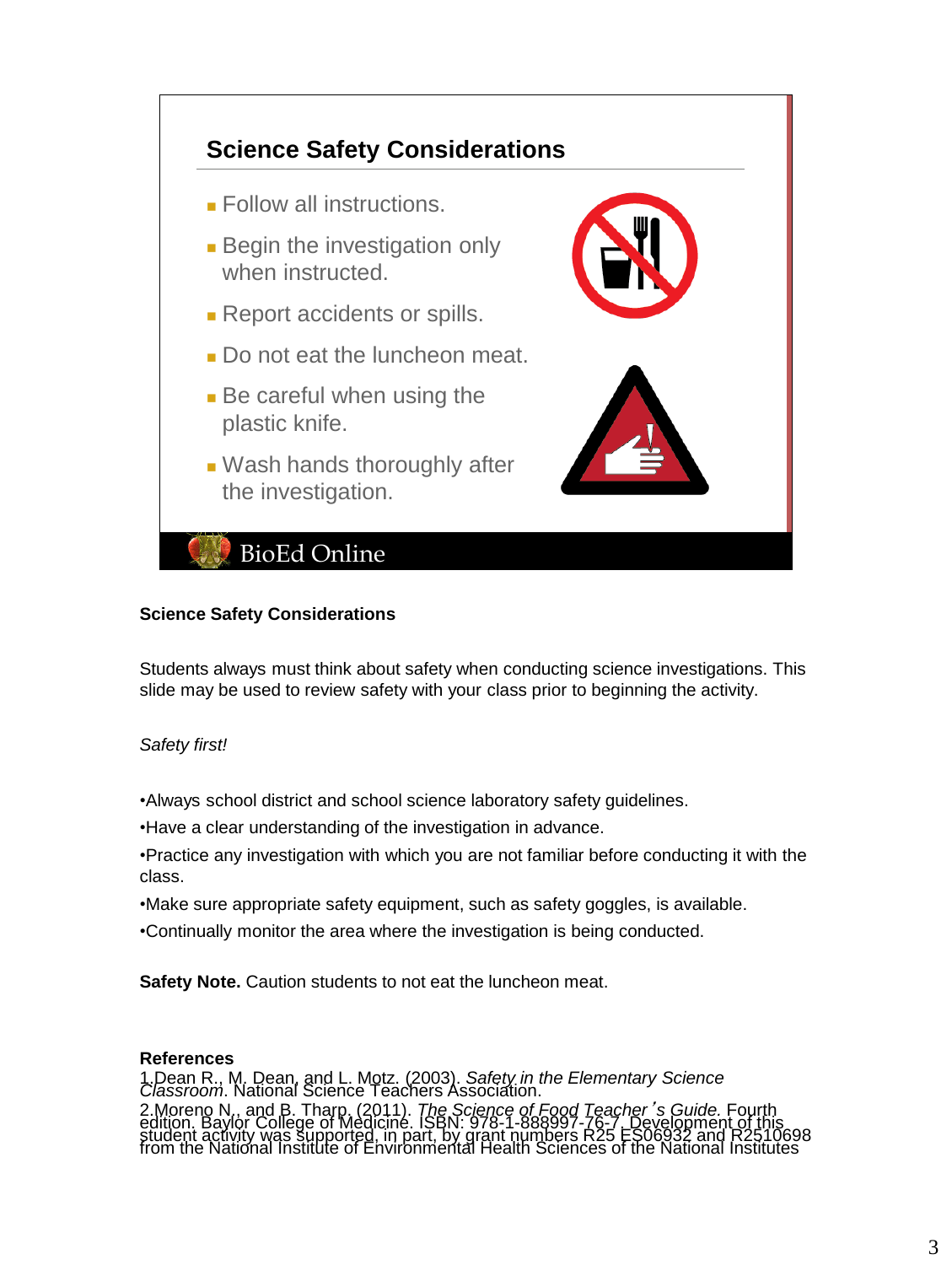of Health to Baylor College of Medicine.

# **Key Words**

science, classroom, safety, lab, laboratory, rules, safety signs,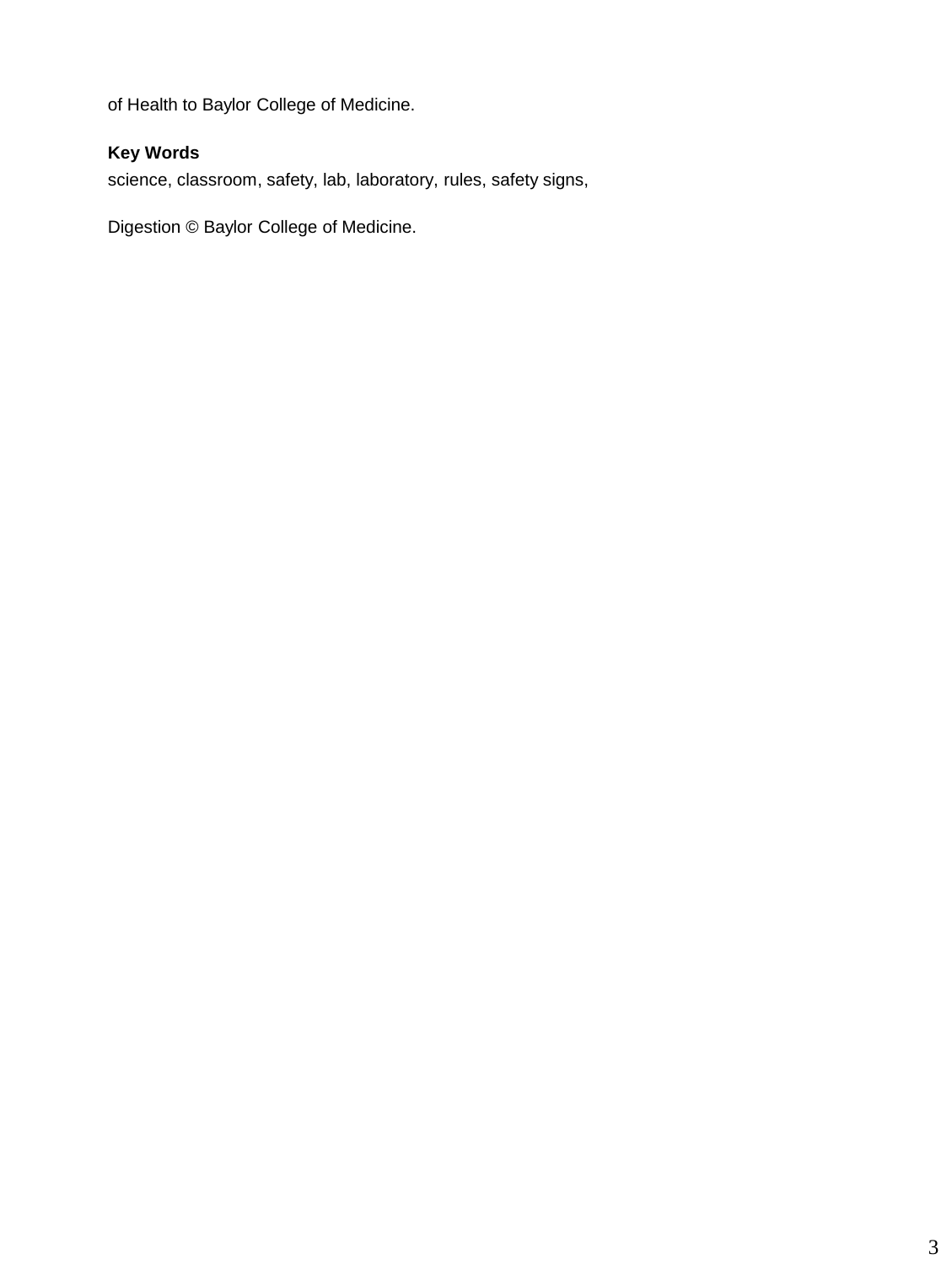

## **What**'**s Really In That Mouth?**

To focus students' attention, ask, *Why do you think we have teeth?* Lead a class discussion about what happens to food as we eat it. Students should know that teeth are important to tear the foods we eat into smaller pieces that are easy to chew and swallow.

Then ask, *Why do you think we have saliva? What does saliva do during digestion? Where does our food go after we swallow it?* 

Challenge students to think about the parts of the human digestive tract, and to name as many parts as they know. You also may want to challenge them to estimate how long it takes for a human to digest food. Tell students that food usually stays in the stomach for two to three hours, after which it passes into the small intestine, where it is combined with secretions from the liver and pancreas.

### **Reference**

Moreno N., and B. Tharp. (2011). *The Science of Food: Teacher*'*s Guide.* Fourth edition. Baylor College of Medicine. ISBN: 978-1-888997-76-7. Development of this student activity was supported, in part, by grant numbers R25 ES06932 and R2510698 from the National Institute of Environmental Health Sciences of the National Institutes of Health to Baylor College of Medicine.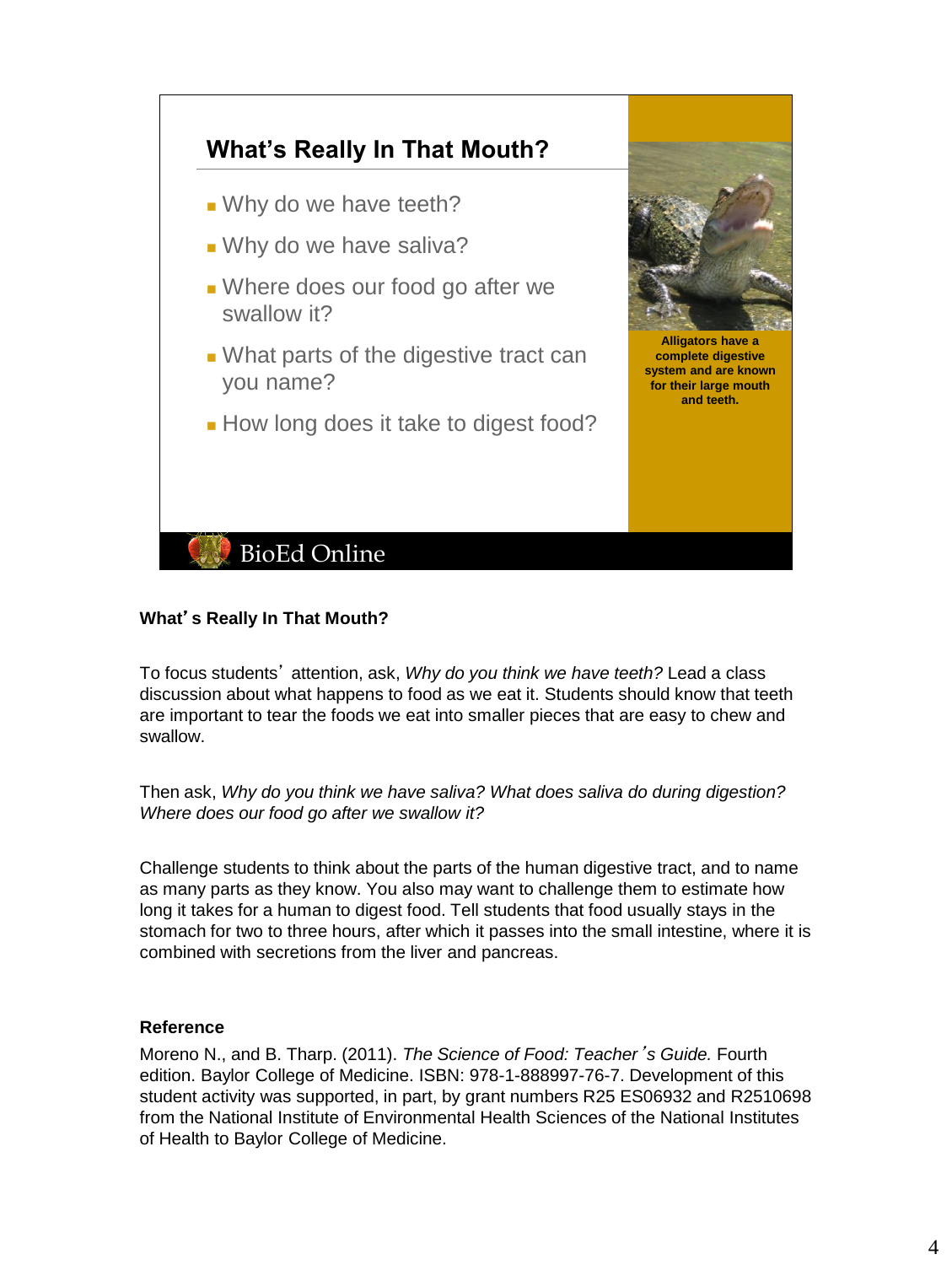# **Image Reference**

Photo courtesy of Sidious1701. Released into the public domain. http://commons.wikimedia.org/wiki/File:Gators\_mouth.jpg

# **Key Words**

digestion, digestive system, mouth, teeth, saliva, swallow, digestive tract, food,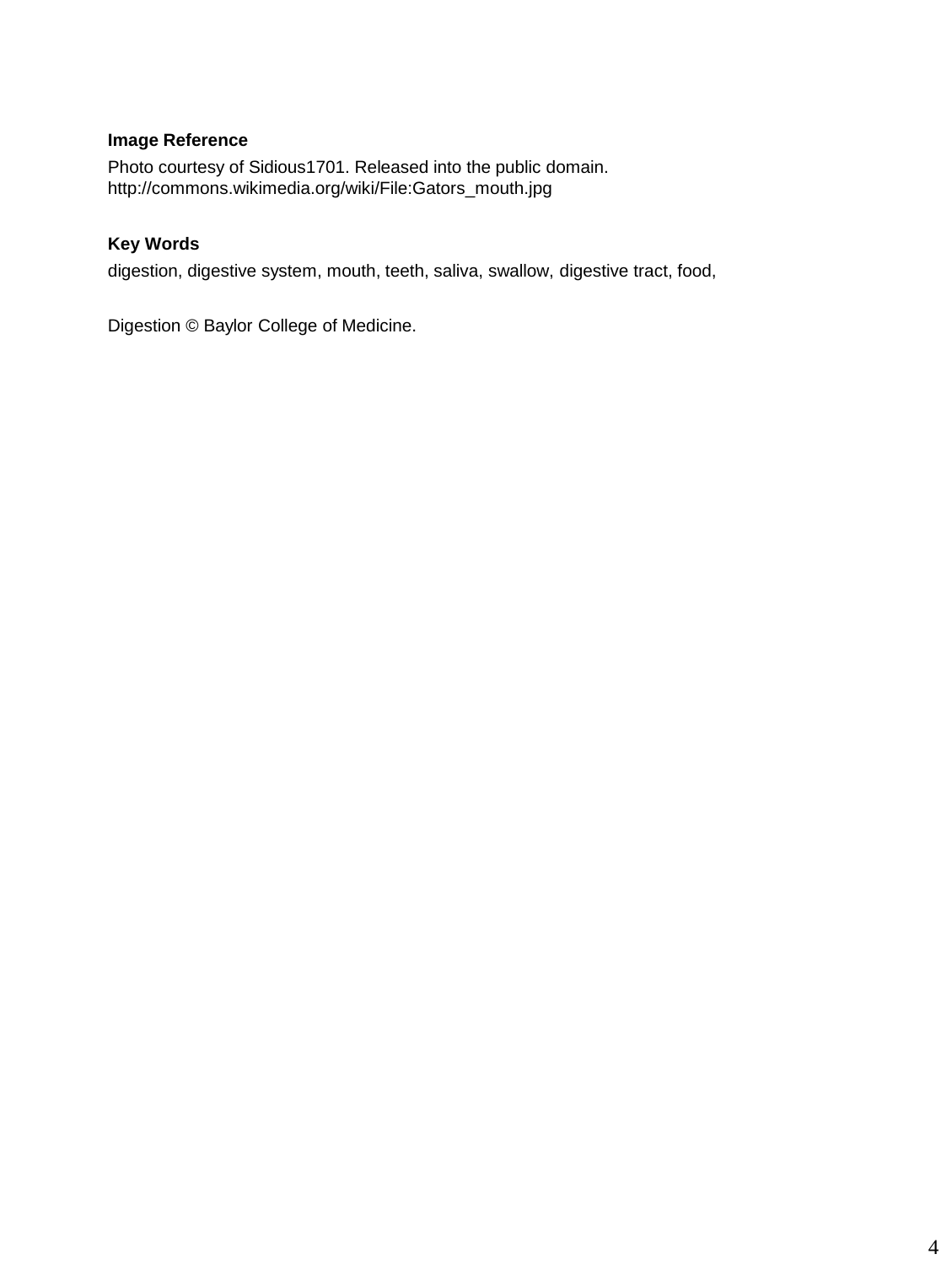

## **Let**'**s Get Started**

In this activity, students will observe the action of meat tenderizer on luncheon meat. They will discover that chemicals in the body break down the proteins in meat.

Have the Materials Manager for each group collect 1/2 slice of turkey luncheon meat, a plastic knife and two re-sealable plastic bags. Instruct groups to label their bags "1" and "2." Then, have students cut the piece of turkey in half. Students should place one section of turkey in bag 1, and the other section in bag 2, into which they also should add 1/2 teaspoon of meat tenderizer. Instruct groups to seal their bags and shake the turkey slice within bag 2 so that it is well coated with tenderizer. Have the students place their bags to one side of the classroom for about an hour. (If students will be making observations the following day, refrigerate the bags to prevent spoilage.)

Have students write, in their journals or on a sheet of paper, what they predict will happen to the slices of turkey. After an hour, have students observe the texture and color of the meat samples *without* removing them from the plastic bags. You may want to provide some interesting facts as students make their observations. For instance, meat tenderizer contains an enzyme called papain, which is extracted from the papaya plant. Enzymes break proteins apart into amino acids, smaller molecules that serve as the building blocks of new proteins for the body. And amazingly, enzymes themselves also are a kind of protein molecule!

#### **Reference**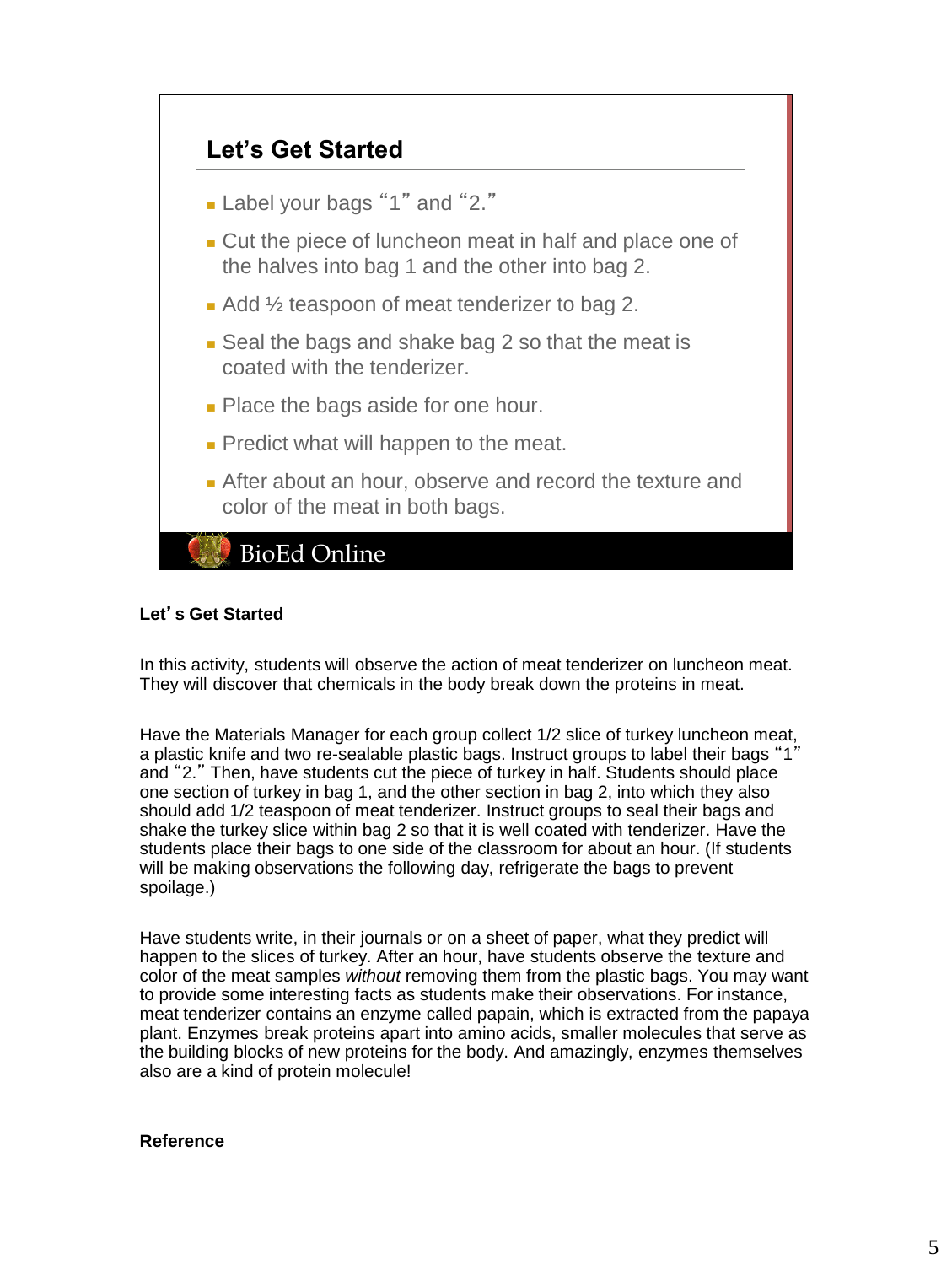Moreno N., and B. Tharp. (2011). *The Science of Food: Teacher*'*s Guide.* Fourth edition. Baylor College of Medicine. ISBN: 978-1-888997-76-7. Development of this student activity was supported, in part, by grant numbers R25 ES06932 and R2510698 from the National Institute of Environmental Health Sciences of the National Institutes of Health to Baylor College of Medicine.

# **Key Words**

lesson, experiment, luncheon meat, meat, meat tenderizer,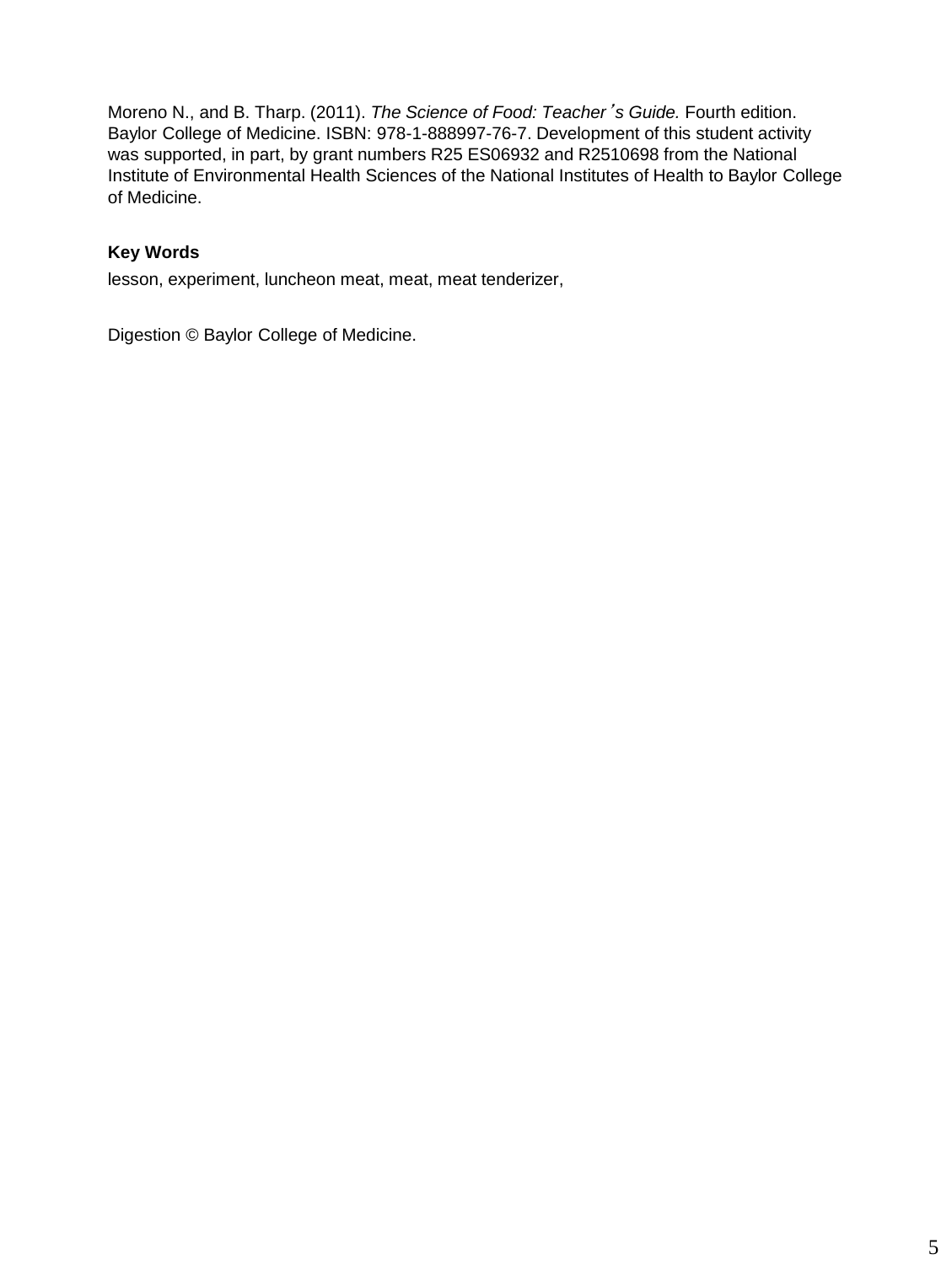

### **Let**'**s Talk About It**

This activity introduces the concept that food must be broken down, both physically and chemically, before it can be used by the cells within an organism. Students learn about digestion and proteins by observing the action of meat tenderizer on luncheon meat, and they discover that the stomach serves as a powerful mixing machine in which food is combined with special chemicals (enzymes) that begin to break large food molecules into smaller ones.

Stimulate a class discussion about students' observations by asking, *What did the meat look like after it was combined with meat tenderizer for an hour? Had it changed color or texture?*

Have each group share its observations with the class. Then ask each group*, Did your observation match your prediction of what would happen when the meat was left in the bag with meat tenderizer?* Ask students, *What do you think the meat tenderizer was doing to the meat?* Explain that meat tenderizer is a chemical that helps to soften the muscle fibers in meat by beginning to break them down into smaller pieces.

#### **Reference**

Moreno N., and B. Tharp. (2011). *The Science of Food: Teacher*'*s Guide.* Fourth edition. Baylor College of Medicine. ISBN: 978-1-888997-76-7. Development of this student activity was supported, in part, by grant numbers R25 ES06932 and R2510698 from the National Institute of Environmental Health Sciences of the National Institutes of Health to Baylor College of Medicine.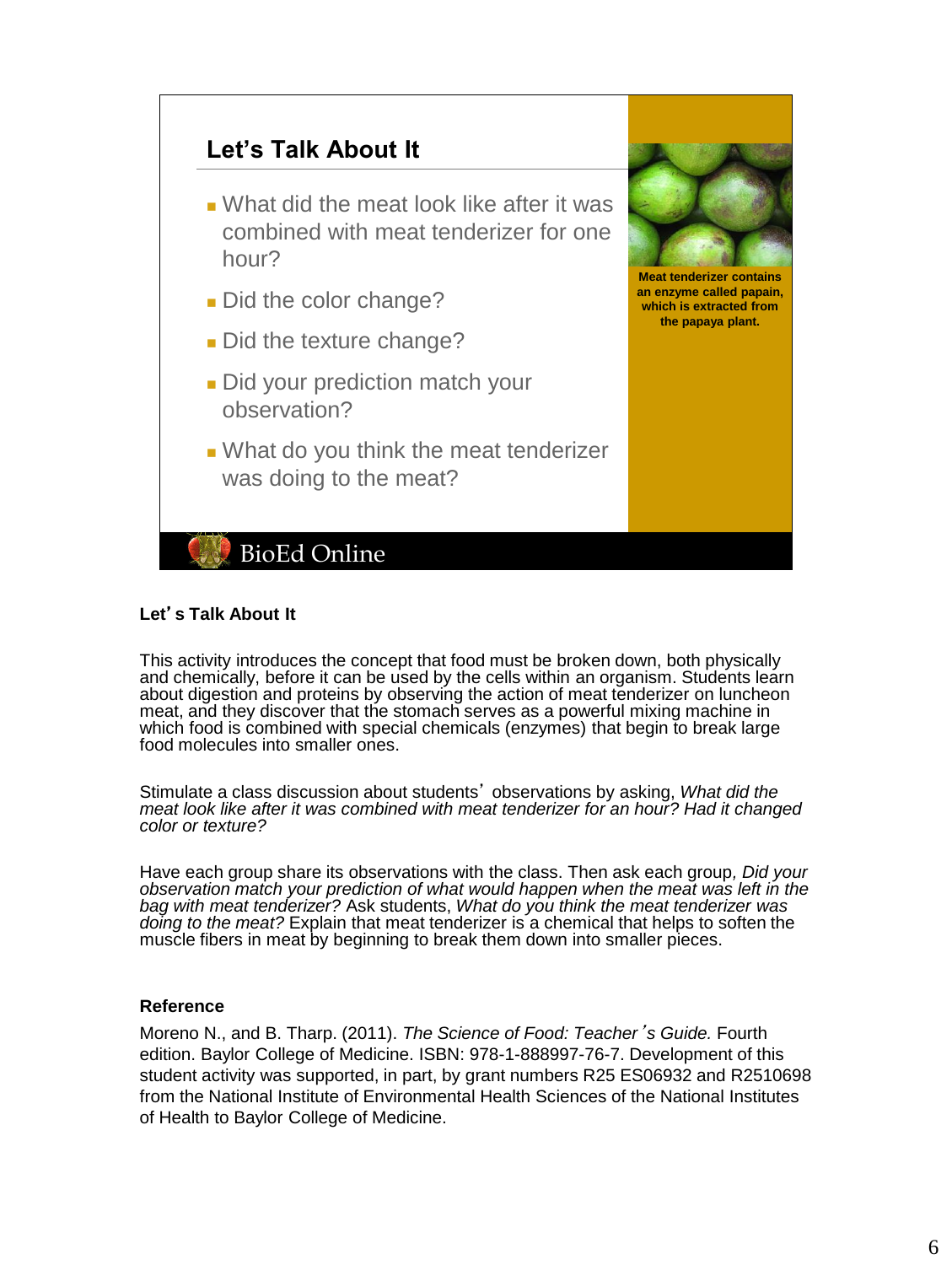# **Image Reference**

Photo courtesy of abcdz2000. Getty Images: Free Images\1124778. http://www.freeimages.com/photo/1124778

# **Key Words**

lesson, experiment, meat, meat tenderizer, color, texture,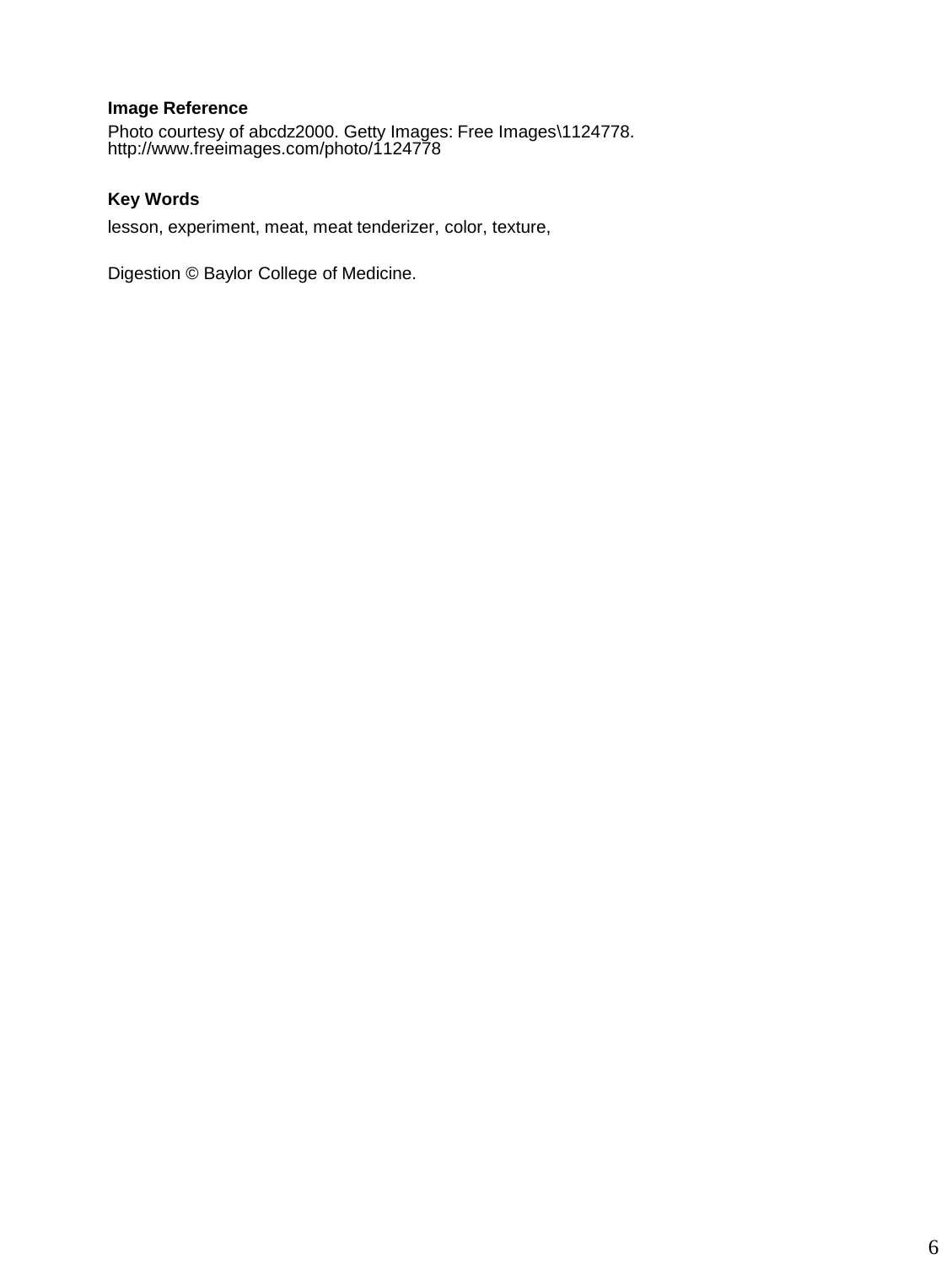

### **The Science of Digestion**

In this activity, students learned about the following properties of food.

- **Food must be broken down, both physically and chemically, into smaller units before it can be used by the cells within an organism.** In humans, digestion begins in the mouth, where pieces of food are mechanically broken, by chewing, into smaller pieces. In addition, saliva mixes with the food and begins to break it down. After food is swallowed, other components of the digestive system—stomach, small intestine, large intestine, liver and pancreas—continue the process of making food available for use by cells in the body.
- **Digestion is the process of breaking food down**.
- **Special chemicals in the body break food molecules into smaller units**. Molecules such as saliva in our mouth, enzymes in our stomach, bile released from the liver, and pancreatic fluid from the pancreas, help break down the fats, proteins and carbohydrates from food into smaller molecules.
- **Proteins—found in all meats, dairy products and vegetables (especially peas and beans)—are important for muscle and cell growth and repair**. Proteins and their building blocks (amino acids) are vital to every cell in the body. Because humans are not able to make their own amino acids, they must consume at least a small amount of protein (equivalent to about 4 ounces of chicken white meat) each day. During digestion, proteins are broken down into the different amino acids of which they are made. The body then builds new proteins from these amino acids.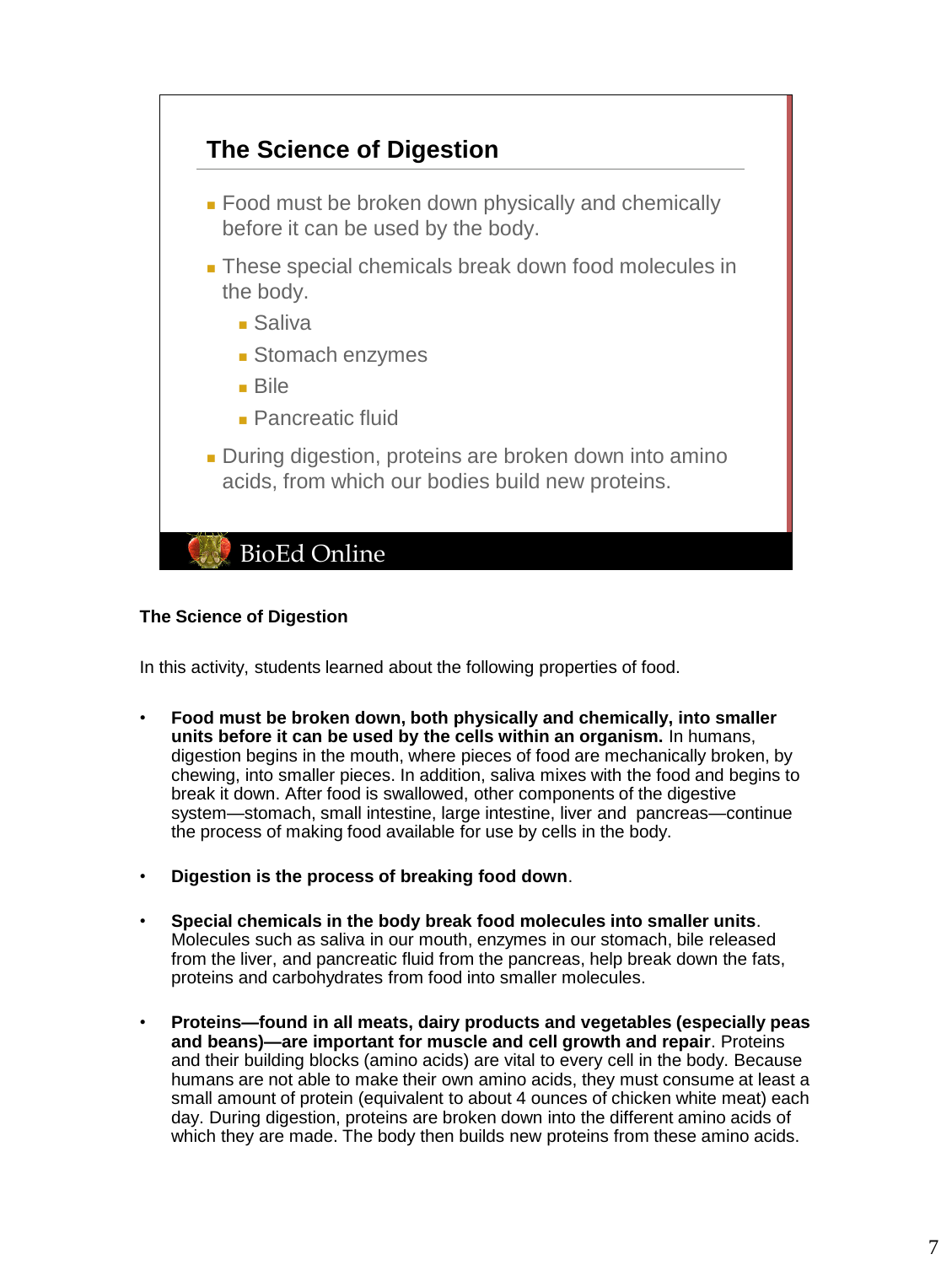You might say that amino acids are recycled!

## **Reference**

Moreno N., and B. Tharp. (2011). *The Science of Food: Teacher*'*s Guide.* Fourth edition. Baylor College of Medicine. ISBN: 978-1-888997-76-7. Development of this student activity was supported, in part, by grant numbers R25 ES06932 and R2510698 from the National Institute of Environmental Health Sciences of the National Institutes of Health to Baylor College of Medicine.

# **Key Words**

food, digestion, digest, saliva, enzymes, bile, pancreatic fluid,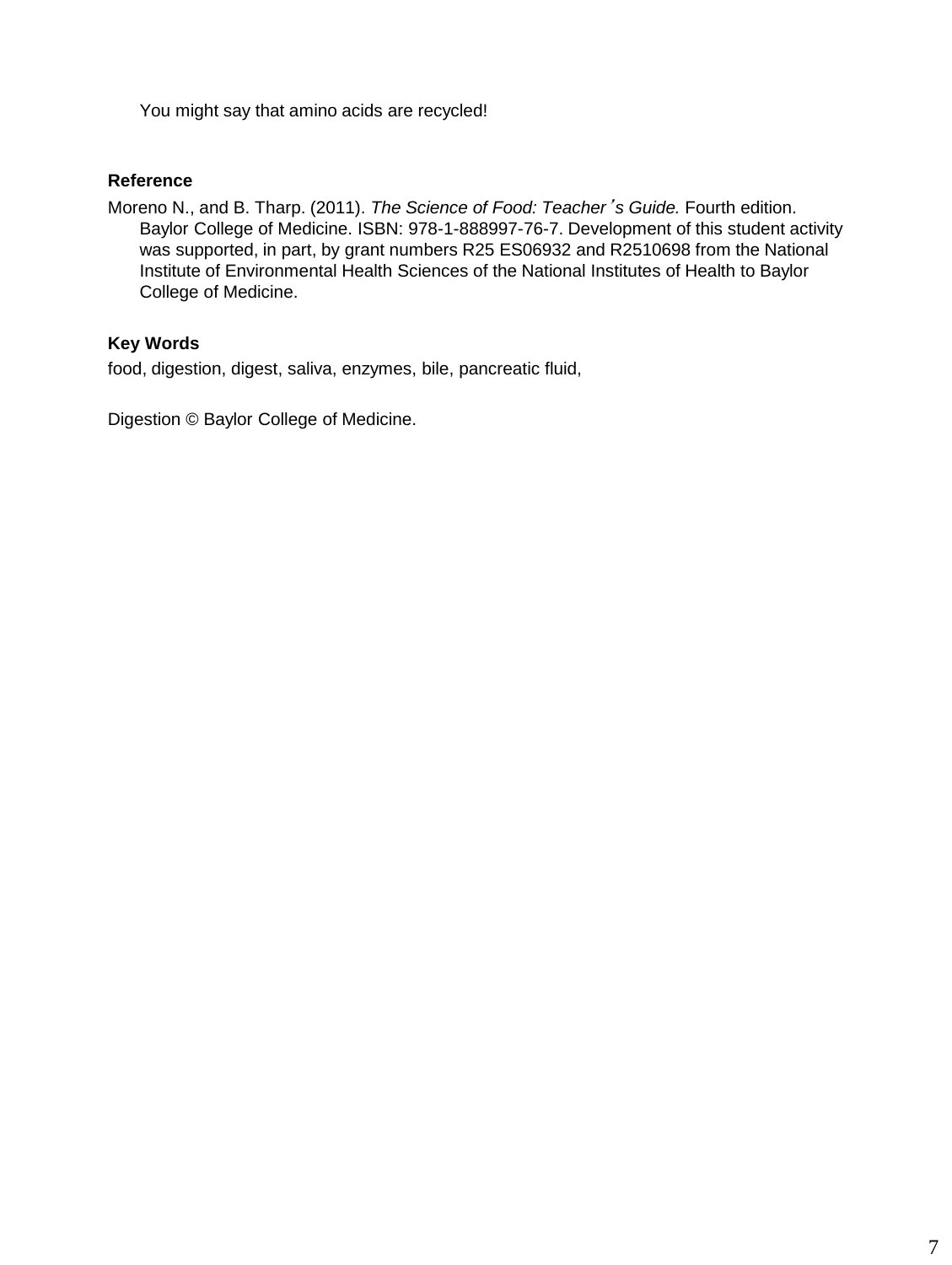# **Extensions**

- Investigate the importance of chewing by repeating the experiment using finely chopped luncheon meat, rather than a whole piece of meat.
- Use plant parts instead of meat. Does the meat tenderizer break down plant material too?
- Test whether meat or plant parts break down more if they are left in the meat tenderizer for a longer time.



**Cattle are ruminants. This means they re-chew partially digested food.**

# **BioEd Online**

#### **Extensions**

•Students can investigate the importance of chewing by repeating the experiment using a finely chopped piece of luncheon meat and comparing the outcomes of the two experiments.

•Students can repeat the experiment using plant parts (such as spinach leaves or lettuce). Does the meat tenderizer break down plant material?

•Students can test whether leaving the meat or plant parts in meat tenderizer for a longer time affects how much they break down.

#### **Reference**

Moreno N., and B. Tharp. (2011). *The Science of Food: Teacher*'*s Guide.* Fourth edition. Baylor College of Medicine. ISBN: 978-1-888997-76-7. Development of this student activity was supported, in part, by grant numbers R25 ES06932 and R2510698 from the National Institute of Environmental Health Sciences of the National Institutes of Health to Baylor College of Medicine.

#### **Image Reference**

Microsoft Office Clip Art.